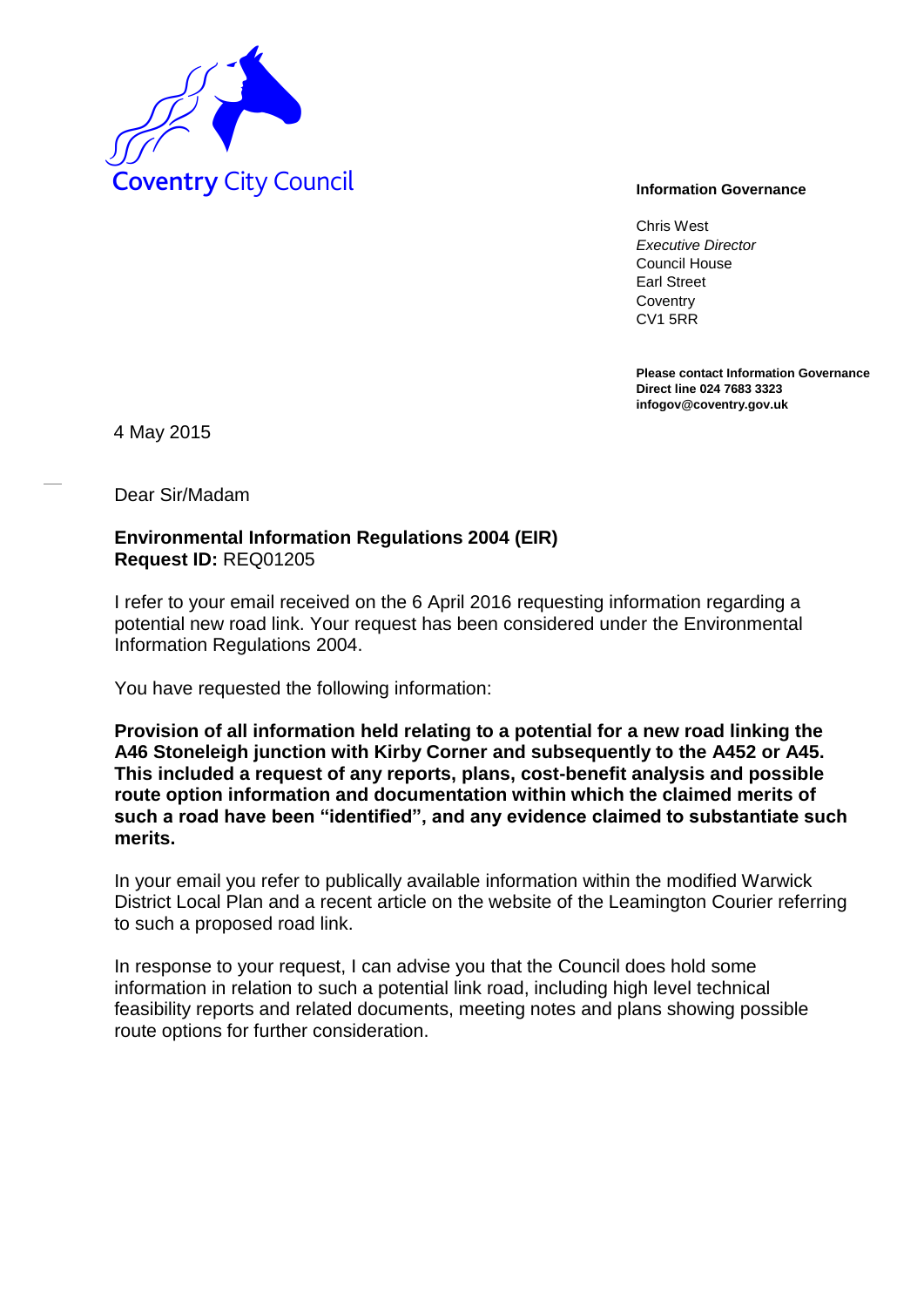The Council is withholding the requested information at this time as it falls under the following exceptions to the duty to disclose environmental information:

- Regulation 12  $(4)(d)$  the request relates to material which is still in the course of completion, unfinished documents and incomplete data.
- Exequitation 12  $(4)(e)$  the request involves the disclosure of internal communications.
- Regulation 12 (5)(e) the confidentiality of commercial or industrial information where such confidentiality is provided by law to protect a legitimate economic interest.

In applying this exception we have had to balance the public interest in withholding the information against the public interest in disclosure. We have taken into account factors such as the impact of releasing such data on the Council's ability to maintain a "safe space" in which to carry out the drafting process, which would otherwise be harmful to affective policy making.

The subject referred to is in a very early stage of development, and therefore has not benefitted from a level of scheme development and appraisal which the City Council would reasonably be required, and duly expected to undertake before publication or disclosure. In our view, releasing incomplete information at this stage would be harmful to the public interest, such as the potential for unnecessary public anxiety being created by releasing information about options for a potential A46 Link Road that are not under serious consideration and the possibility for negatively affecting the ability to have a balanced and open debate on any such scheme as part of the formal decision making process.

It is currently anticipated that more information on these proposals will be made available by December 2016. In any event, should these proposals continue to be developed to a more defined level of detail, they will, as with any major transport scheme, be subject to an appropriate level of public consultation and scrutiny in accordance with the relevant approval process.

If you are unhappy with the outcome or handling of your request you should write to us within 40 working days of the date of this letter to:

Information Governance Council House, Room 64 Second Floor Earl Street, Coventry. CV1 5RR [infogov@coventry.gov.uk](mailto:infogov@coventry.gov.uk)

If you have done this and are still dissatisfied, the Information Commissioner can be contacted at: